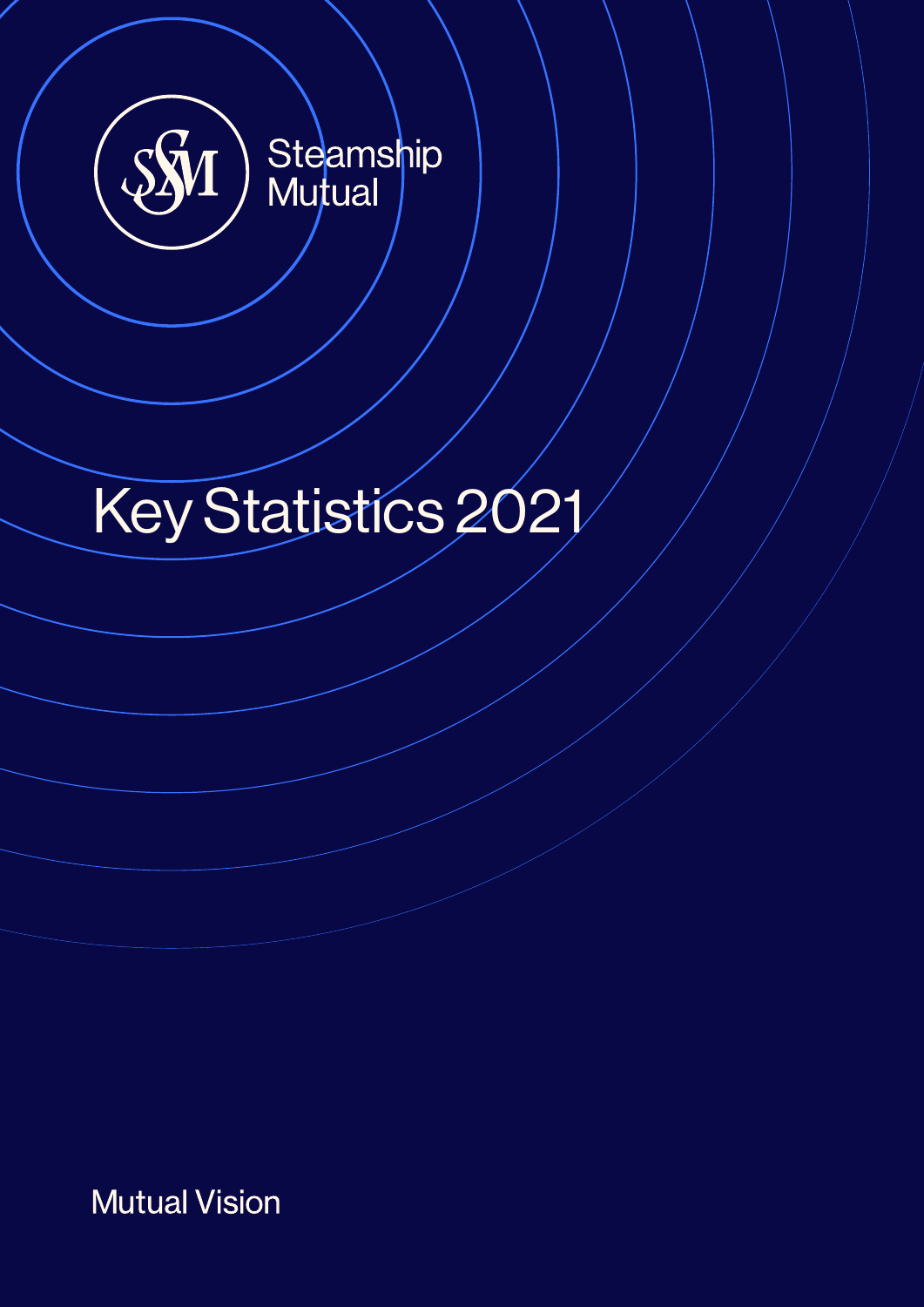### 2020/21 Key Statistics For the year ended 20 February 2021



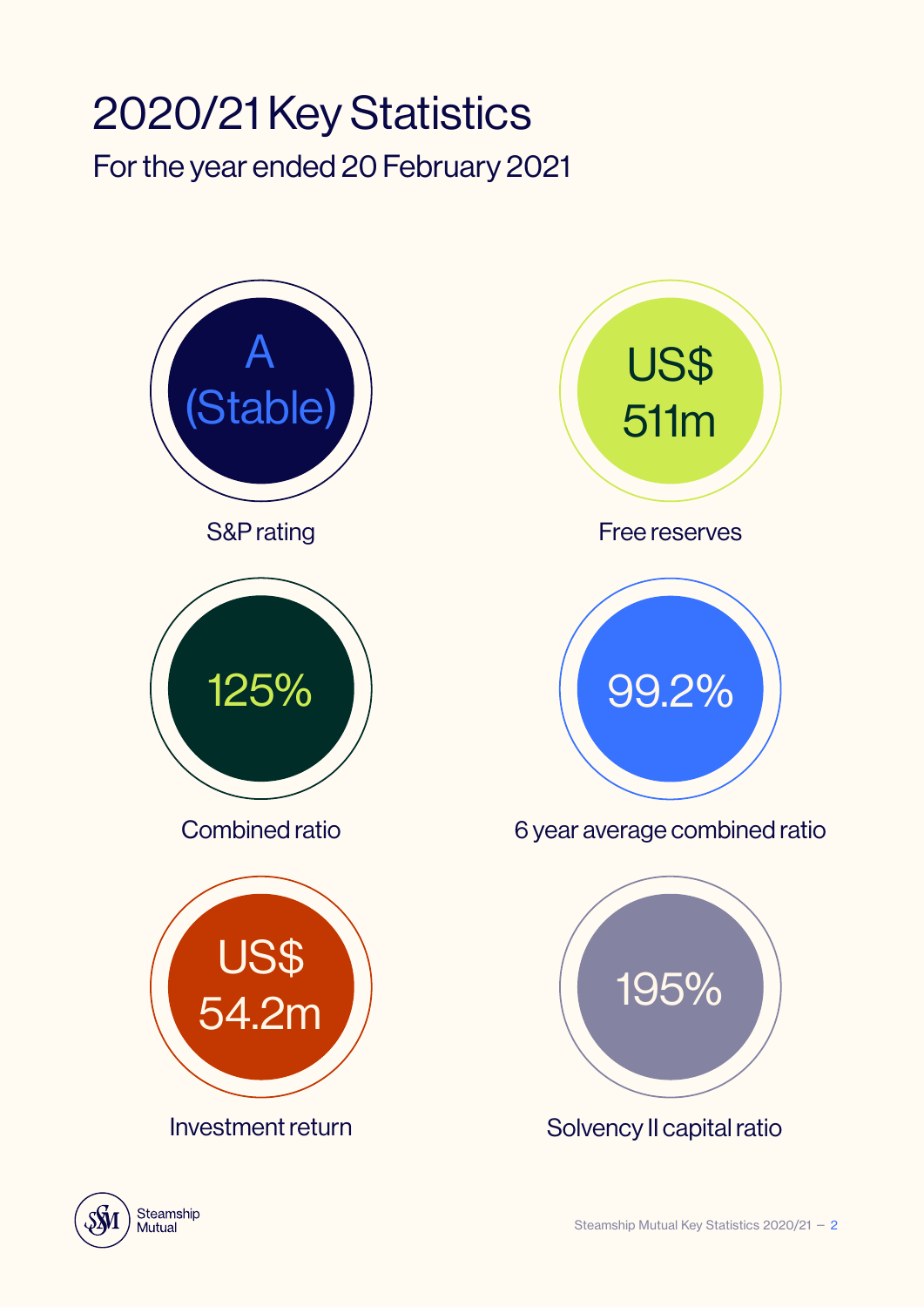## 2020/21 Key Statistics

#### Gross tonnage by vessel type



### Age of Vessels



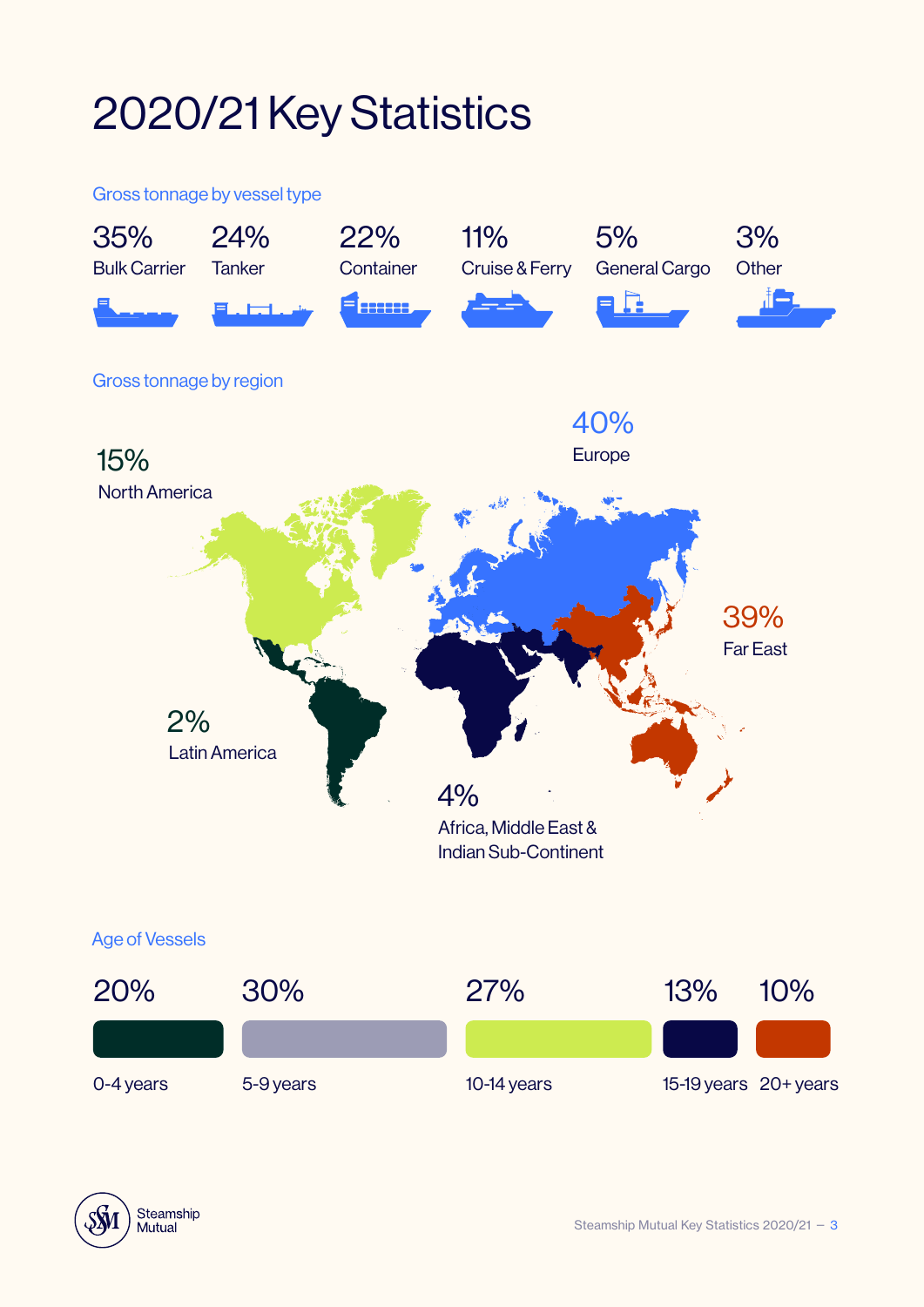### 2020/21 Financial Highlights For the year ended 20 February 2021

#### Gross premium written US\$ millions





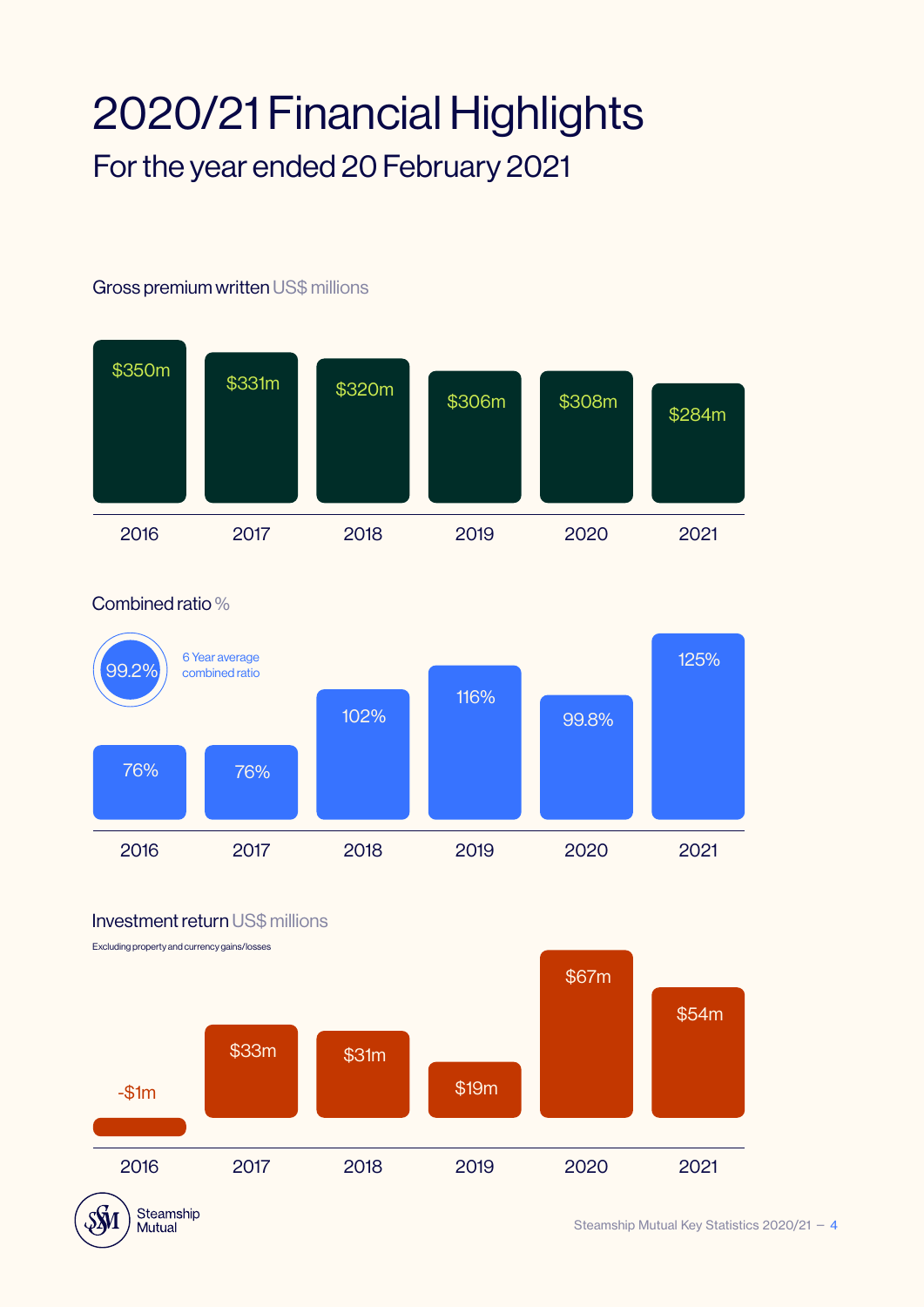# 2020/21 Financial Highlights

#### Free reserves US\$ millions



Owned tonnage GTm